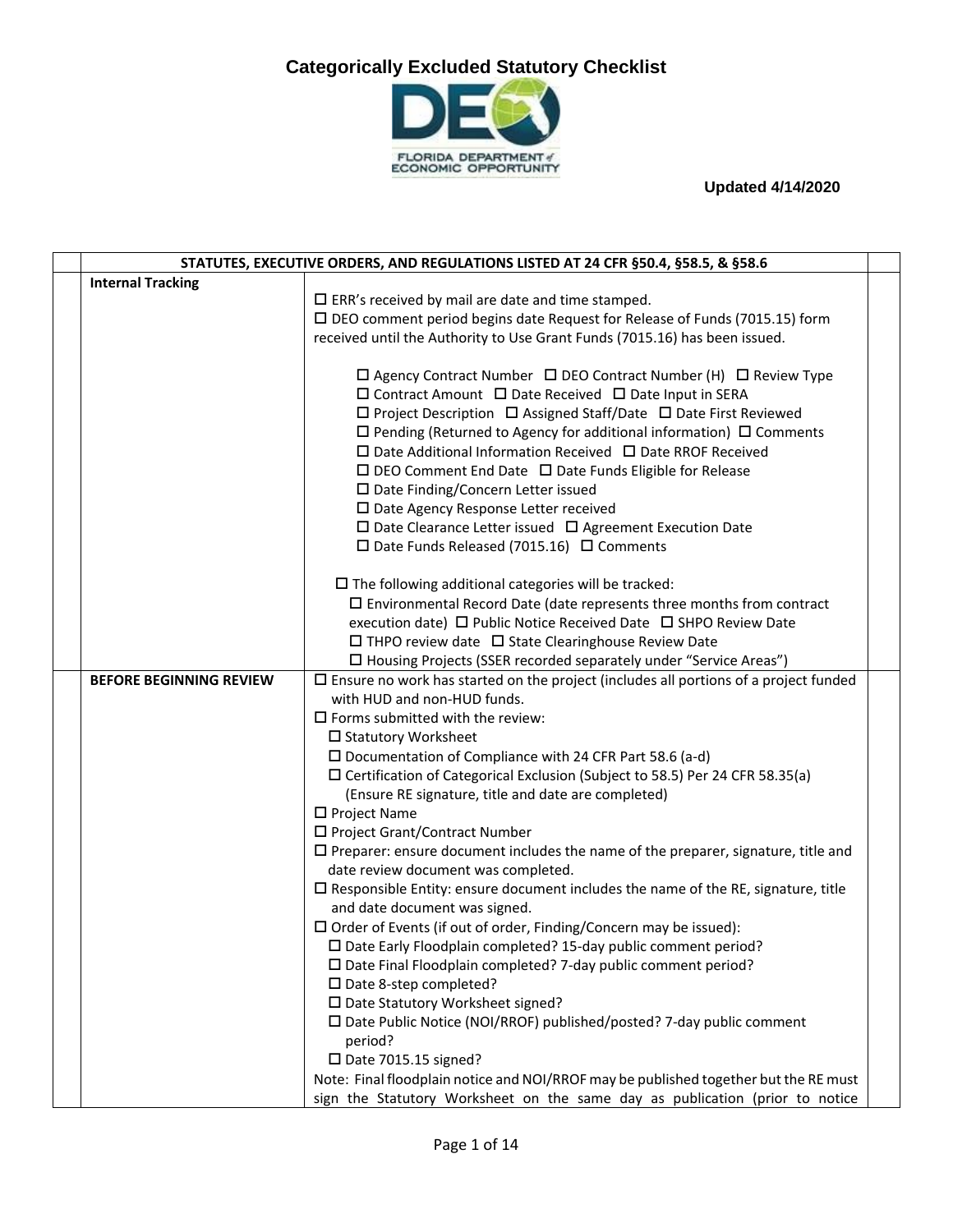

|                                       | publishing). Publication not recommended for this method as most publications take            |  |
|---------------------------------------|-----------------------------------------------------------------------------------------------|--|
|                                       | place early so it difficult for the RE to verify when the sequence of events occurred.        |  |
|                                       | Best practice is to publish the final notice followed by the comment period then have         |  |
|                                       | the RE sign the statutory worksheet. See Finding/Concern section.                             |  |
|                                       | $\Box$ HUD worksheets may be used for each category (See HUD Exchange website)                |  |
| <b>Detailed Scope of Work</b>         | $\Box$ Describe entire project in detail (include all contemplated actions that logically are |  |
|                                       | geographical or functional to the project as a whole).                                        |  |
|                                       | $\Box$ List all funding sources (HUD and non-HUD funds)                                       |  |
|                                       | o no portion of the project may begin until 7015.16 issued                                    |  |
|                                       | $\square$ Estimated cost of the project (both HUD and non-HUD funds)                          |  |
| <b>Color Pictures of the</b>          | $\Box$ Infrastructure Projects:                                                               |  |
| project/area                          | $\square$ Multiple pictures of each service area                                              |  |
|                                       | $\square$ Indicate service area each picture represents.                                      |  |
|                                       | $\Box$ Housing Projects:                                                                      |  |
|                                       | $\square$ Outside and inside pictures of the home                                             |  |
|                                       | $\square$ Areas where work will be performed.                                                 |  |
|                                       |                                                                                               |  |
| <b>Contact appropriate agencies</b>   | $\square$ Determine federal, state and local agencies to contact (e.g. SHPO, THPO,            |  |
|                                       | Clearinghouse, EPA, FWS, Water Management, Regional Planning Councils, etc.)                  |  |
|                                       | $\square$ Appropriate agencies contacted?                                                     |  |
|                                       | $\square$ The following information is to be provided in the ERR when contacting agencies:    |  |
|                                       | $\square$ Initial correspondence letters or emails                                            |  |
|                                       | $\Box$ Tracking information (e.g. mail or email)                                              |  |
|                                       | (Mail: USPS, FedEx, UPS, etc.; Email: Original email, read & delivery                         |  |
|                                       | receipts)                                                                                     |  |
|                                       | $\square$ Timeframes:                                                                         |  |
|                                       | $\square$ Initial letters from agencies:                                                      |  |
|                                       | $\square$ required length of time allowed comment/response?                                   |  |
|                                       | (30 days - THPO & most agencies; 45 days - Clearinghouse)                                     |  |
|                                       | $\square$ Correspondence/response from the agency                                             |  |
|                                       | $\square$ Special conditions/mitigation requirements                                          |  |
|                                       |                                                                                               |  |
|                                       | $\Box$ Finding/Concern issued to RE when inappropriate length of time provided to             |  |
|                                       | respond/comment to initial letter. Once consultation is requested, there is no                |  |
|                                       | length of time the consultation process must be completed by.                                 |  |
|                                       | $\square$ ERR is to include all notes, letters, emails and reports                            |  |
| <b>Historic Preservation,</b>         | □ HUD Historical Preservation worksheet completed?                                            |  |
| <b>Clearinghouse and Tribal Lands</b> | $\square$ Property Appraiser report (housing projects)                                        |  |
| National Historic Preservation        | $\square$ verify:                                                                             |  |
| Act of 1966, particularly             | $\square$ property address                                                                    |  |
| sections 106 and 110; 36 CFR          | $\Box$ date home was built (pre-78, Rehab; LBP inspection required)                           |  |
| Part 800                              | $\square$ market value of the structure (do not include the property value)                   |  |
|                                       | $\square$ SHPO:                                                                               |  |
|                                       | (Only the RE may initially contact SHPO. See 36 CFR Part 800. It is up to SHPO to             |  |
|                                       | allow or not allow consultants to participate in the process after the initial                |  |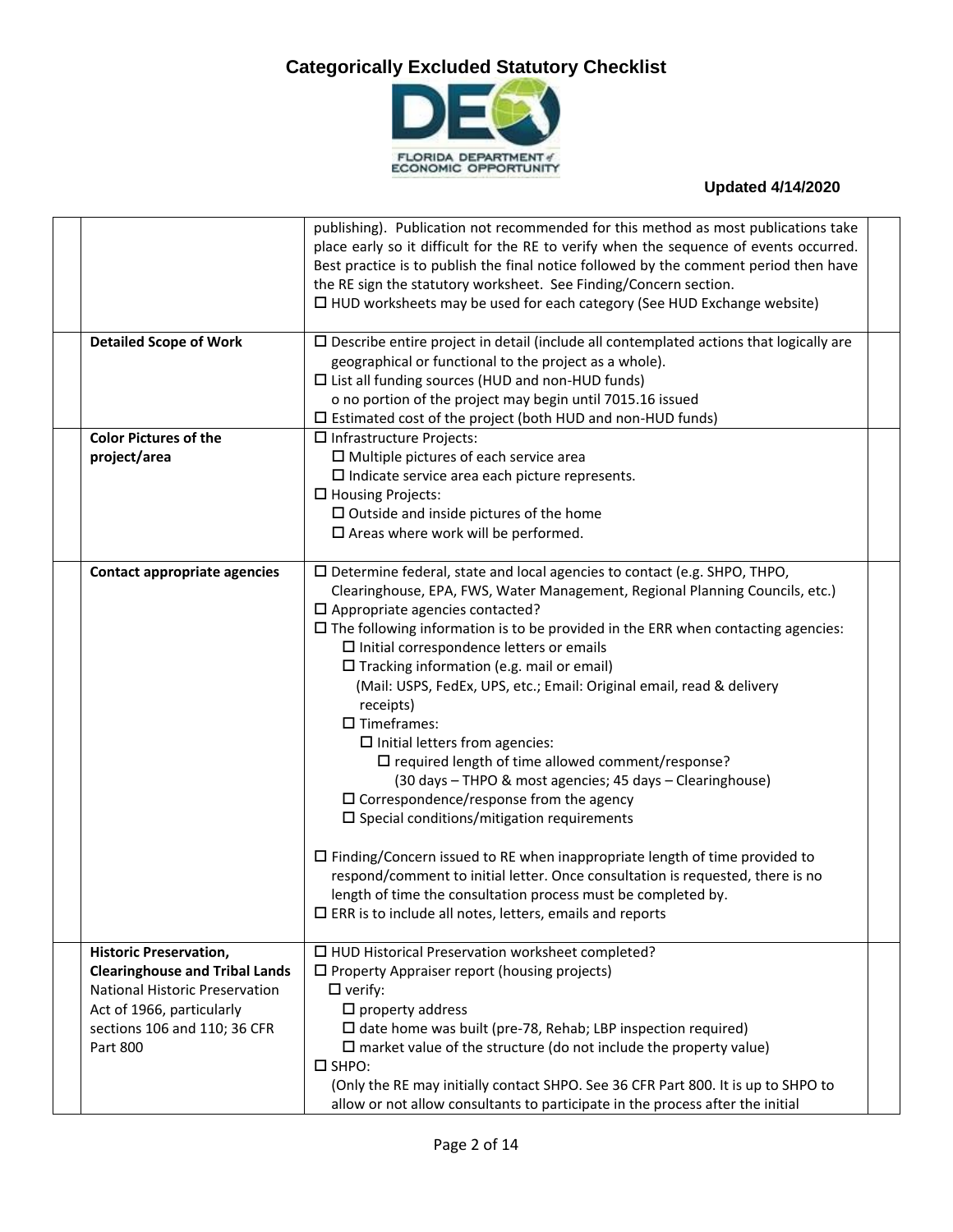

| consultation has occurred.)                                                              |  |
|------------------------------------------------------------------------------------------|--|
| $\square$ Infrastructure projects: Determine if project will have effects on historical  |  |
| structures or area.                                                                      |  |
| $\Box$ Housing projects: Is project 50-years of age or older; historical neighborhood or |  |
| surrounding area.(DEO recommends evaluating structures 45-years or older so              |  |
| compliance is confirmed throughout the life of the grant activities)                     |  |
| $\square$ SHPO contacted during initial consultation.                                    |  |
| $\square$ Include initial correspondence in the review.                                  |  |
| $\square$ Documentation to be provided to SHPO:                                          |  |
| $\Box$ Florida Master Site File – determine if building(s) have been previously          |  |
| recorded; include FMSF site number and search results                                    |  |
| $\square$ Original photographs of all buildings/structures 50 years of age or older      |  |
| in project area                                                                          |  |
| $\square$ Estimated construction date                                                    |  |
| $\square$ Information of historical events associated with the buildings or              |  |
| structures                                                                               |  |
| $\square$ Projects immediate surrounds. Is the project in an historic district.          |  |
| $\square$ Detailed description of the proposed activities.                               |  |
| $\Box$ Tracking information provided                                                     |  |
| $\square$ 30-day comment period provided for response.                                   |  |
| $\square$ Correspondence/response received from SHPO.                                    |  |
| $\square$ Surveys required (Cultural Resource Survey)                                    |  |
| $\Box$ "No Historic Properties Affected" (noted in response)                             |  |
| $\Box$ "Adverse Effects" (noted in response)                                             |  |
| $\Box$ "No Adverse Effects" (noted in response)                                          |  |
| $\square$ Special Condition(s) apply (Include on 7015.16).                               |  |
| (Housing - based on SHPO response during the Broad Review/Tier I will                    |  |
| determine if the RE will need to contact SHPO during the site-specific/Tier              |  |
| $\vert \vert$                                                                            |  |
|                                                                                          |  |
| $\square$ THPO:                                                                          |  |
| (Only the RE may initially contact tribes. See 36 CFR Part 800. It is up to the tribes   |  |
| to allow or not allow consultants to participate in the process after the initial        |  |
| consultation has occurred)                                                               |  |
| $\Box$ THPO contacted during initial consultation.                                       |  |
| (once consultation is requested by a tribe, there is no length of time the               |  |
| Consultation process must be completed by)                                               |  |
| $\Box$ Tribal Directory Assessment Tool (TDAT): Provide list of tribes contacted based   |  |
| on the County the project is located. https://egis.hud.gov/TDAT/                         |  |
| $\Box$ Initial correspondence in the review.                                             |  |
| (Contact tribes when digging will occur or historical significance)                      |  |
| $\square$ Documentation to be provided to THPO                                           |  |
| $\Box$ Letter must be on RE letterhead, indicate 30-days to respond from date            |  |
| of receipt and signed by RE                                                              |  |
| $\square$ Detailed description of the project activities                                 |  |
| $\square$ Maps (e.g. service areas; topographic)                                         |  |
| $\square$ SHPO response (if previously received)                                         |  |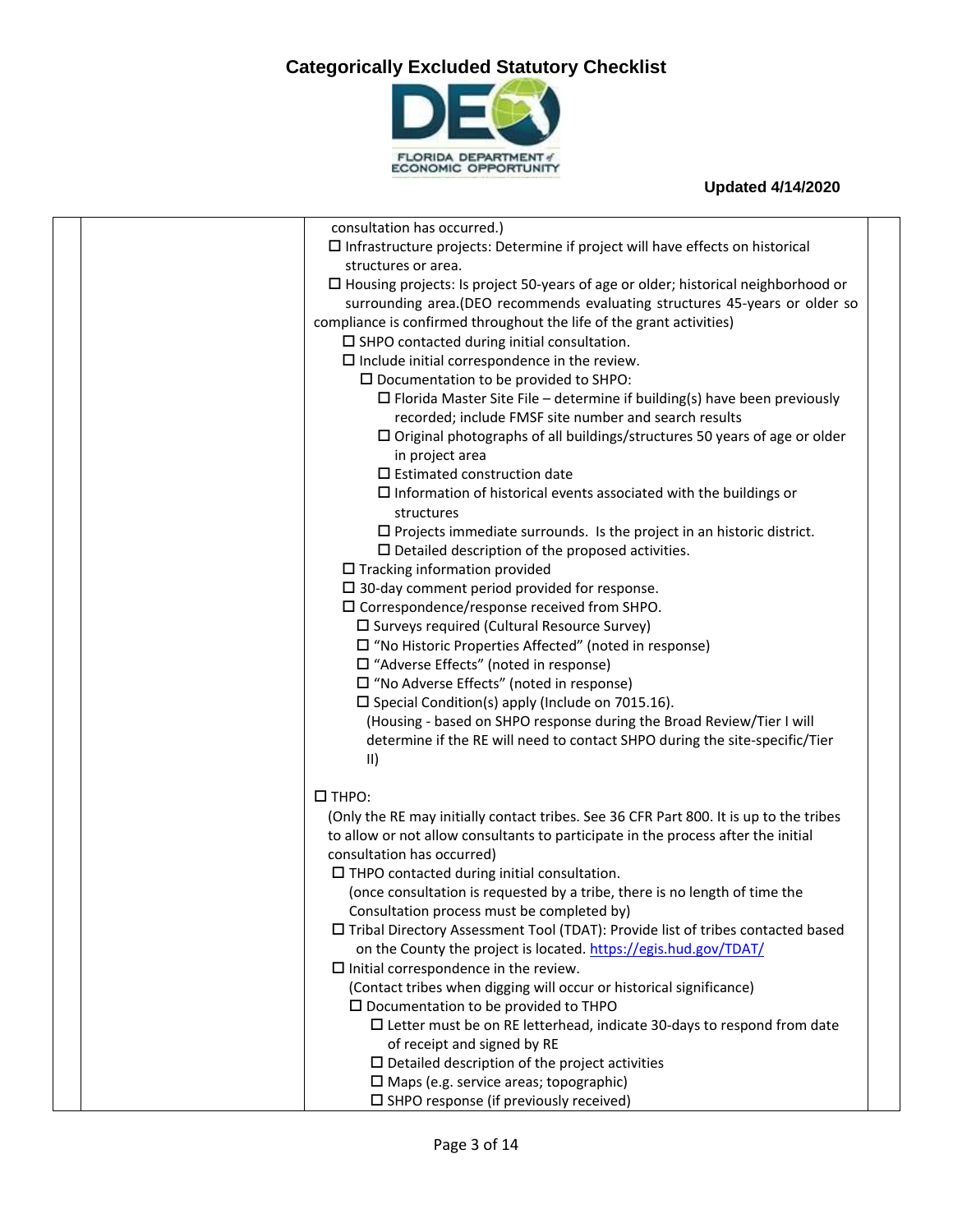

|                                                                                                        | $\Box$ Area of Potential Effect (APE)<br>□ Surveys (e.g. Cultural Resource Survey; historic properties)<br>$\Box$ Tracking information provided<br>$\square$ 30-day comment period provided (refer to HUD memorandum CPD<br>$12-006$ ).<br>□ Correspondence/response received from THPO.                                                                                                                                                                                                                                                                                                                                                                                                                                                                                                                                                                                                                                                                                                                                                                                                                                                                                                                                                                                                                                                                                                                                                                                                                                                                                                                                                                                                       |  |
|--------------------------------------------------------------------------------------------------------|------------------------------------------------------------------------------------------------------------------------------------------------------------------------------------------------------------------------------------------------------------------------------------------------------------------------------------------------------------------------------------------------------------------------------------------------------------------------------------------------------------------------------------------------------------------------------------------------------------------------------------------------------------------------------------------------------------------------------------------------------------------------------------------------------------------------------------------------------------------------------------------------------------------------------------------------------------------------------------------------------------------------------------------------------------------------------------------------------------------------------------------------------------------------------------------------------------------------------------------------------------------------------------------------------------------------------------------------------------------------------------------------------------------------------------------------------------------------------------------------------------------------------------------------------------------------------------------------------------------------------------------------------------------------------------------------|--|
| <b>Floodplain Management</b><br>Executive Order 11988,<br>particularly section 2(a); 24 CFR<br>Part 55 | □ HUD Floodplain worksheet completed?<br>□ Color FEMA FIRM map with "effective date" and "project location"<br>$\square$ Go to the FEMA website (https://msc.fema.gov/portal/home) to locate the<br>subject property and print a floodplain map.<br>□ Project located in 100-year floodplain (affects both Infrastructure & Housing<br>projects).<br>□ 24 CFR 55.20<br>$\square$ Complete 8-step decision making process:<br>$\square$ Determine if project is exempt from the Decision Making process (24 CFR 55.12)<br>$\square$ For Housing Projects:<br>$\Box$ Area-wide 8-step completed in Broad/Tier I review? If no, 8-step must be<br>$\Box$ for each site-specific/Tier II review located in the 100-year<br>floodplain.<br>$\square$ should be detailed, usually several pages in length. One page, return for<br>additional information.<br>□ Date 8-step completed.<br>$\square$ Community is a participant in the National Flood Insurance Program (NFIP)<br>$\square$ Flood Insurance (see flood insurance section)<br>$\square$ 500-year floodplain: 8-step required when project involves a Critical Action<br>(Hospital, Nursing Homes, day care facilities)<br>$\square$ Project located in a Floodway? (No HUD funds permitted)<br>$\square$ Agencies contacted? (e.g. FEMA, Water Management Districts, Regional Planning<br>Councils)<br>$\square$ Initial correspondence in the review.<br>$\Box$ Tracking information provided<br>$\square$ 30-day comment period provided.<br>$\square$ Correspondence/response received.<br>$\square$ Copy of Floodplain/Wetland notices provided to FEMA<br>(submit to Stephanie Madson via email address: FEMA-R4EHP@fema.dhs.gov) |  |
| <b>Wetlands Protection</b><br>Executive Order 11990,<br>particularly sections 2 and 5                  | □ HUD Wetland worksheet completed?<br>$\square$ Color Wetland map with project location<br>$\square$ Go to National Wetlands Inventory website<br>(https://www.fws.gov/wetlands/data/mapper.html)<br>$\square$ Project located in a wetland (affects both Infrastructure & Housing projects).<br>□ o See 24 CFR 55.20 and Floodplain Management regarding 8-step Decision Making<br>process.<br>□ Agencies contacted? (e.g. U.S. Army Corps of Engineers, U.S. EPA)<br>$\square$ Initial correspondence in the review.<br>$\square$ Tracking information provided                                                                                                                                                                                                                                                                                                                                                                                                                                                                                                                                                                                                                                                                                                                                                                                                                                                                                                                                                                                                                                                                                                                              |  |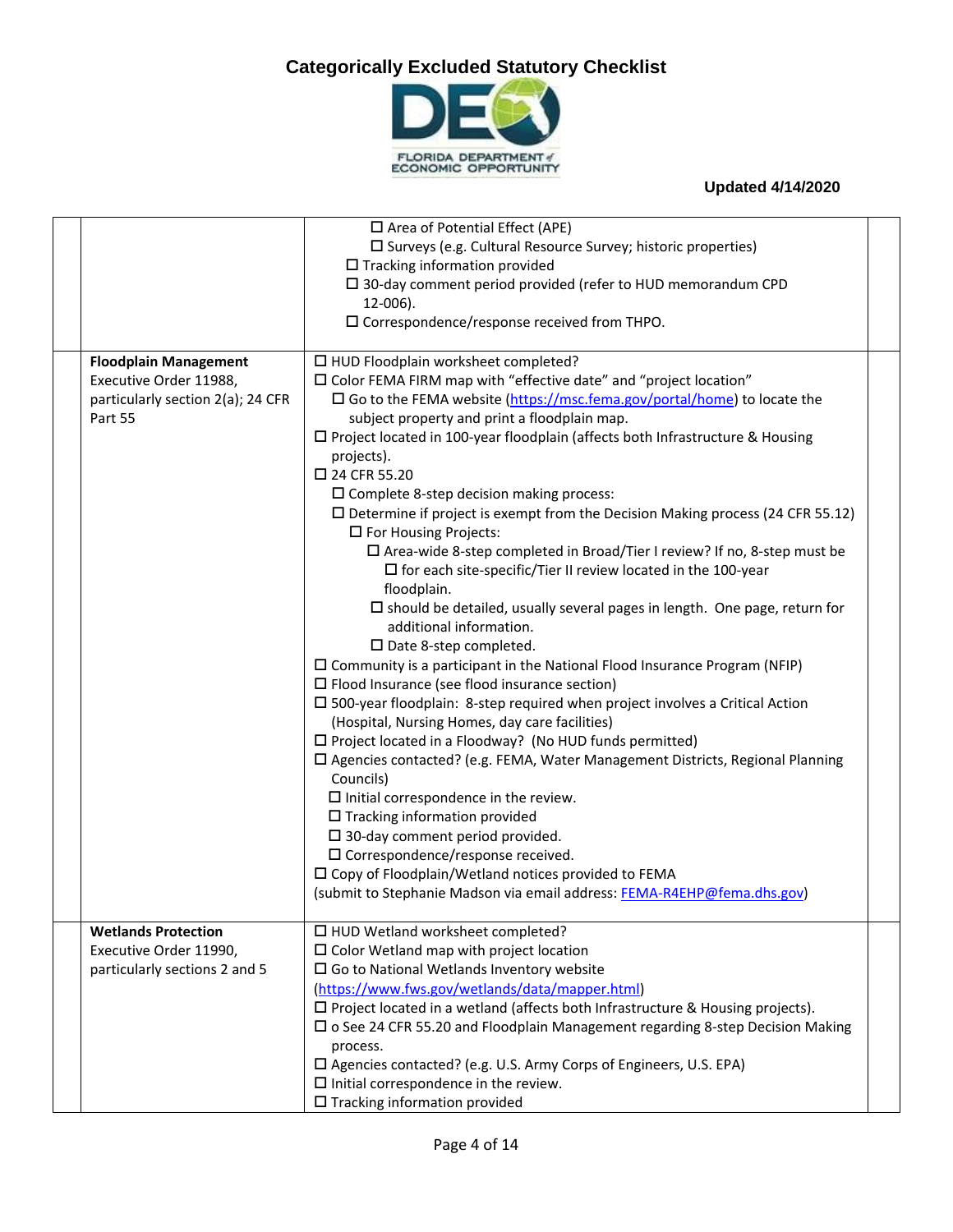

|                                    | $\square$ 30-day comment period provided.                                                |  |
|------------------------------------|------------------------------------------------------------------------------------------|--|
|                                    | $\square$ Correspondence/response received.                                              |  |
|                                    | □ Permits required? (See Army Corps response)                                            |  |
|                                    | $\square$ Mitigation required?                                                           |  |
|                                    |                                                                                          |  |
|                                    |                                                                                          |  |
| <b>Coastal Zone Management Act</b> | □ HUD Coastal Zone worksheet completed?                                                  |  |
| Coastal Zone Management Act,       | $\square$ Agencies contacted? (e.g. Florida State Clearinghouse)                         |  |
| sections 307(c) & (d)              | $\square$ Initial correspondence in the review.                                          |  |
|                                    | $\square$ Clearinghouse response:                                                        |  |
|                                    | $\square$ not selected for review                                                        |  |
|                                    | $\Box$ Other                                                                             |  |
|                                    | $\Box$ Tracking information provided                                                     |  |
|                                    | $\square$ 45-day comment period provided.                                                |  |
|                                    | $\square$ Correspondence/response received.                                              |  |
|                                    | □ Permits required? (See Army Corps response)                                            |  |
|                                    | $\square$ Mitigation required?                                                           |  |
|                                    |                                                                                          |  |
| <b>Sole Source Aquifers</b>        | □ HUD Sole Source worksheet completed?                                                   |  |
| Safe Drinking Water Act of         | $\square$ Color Sole Source map with project location                                    |  |
| 1974, as amended, particularly     | $\square$ Project located within a Sole Source?                                          |  |
| section 1424(e); 40 CFR Part       | □ Agencies contacted? (e.g. U.S. EPA)                                                    |  |
| 149                                | $\square$ Initial correspondence in the review.                                          |  |
|                                    | $\square$ Tracking information provided.                                                 |  |
|                                    | $\square$ 30-day comment provided.                                                       |  |
|                                    | $\square$ Correspondence/response received.                                              |  |
|                                    | $\square$ Mitigation required?                                                           |  |
|                                    |                                                                                          |  |
| <b>Endangered Species Act</b>      | □ HUD Endangered Species worksheet completed?                                            |  |
| <b>Endangered Species Act of</b>   | $\square$ Must check the following websites                                              |  |
| 1973, particularly section 7; 50   | $\square$ Endangered Species list for county project is located in (see U.S. FWS website |  |
| CFR Part 402                       | https://www.fws.gov/endangered/?ref=topbar)                                              |  |
|                                    | $\square$ U.S. FWS Information for Planning and Consultation (IPaC) website              |  |
|                                    | https://ecos.fws.gov/ipac/                                                               |  |
|                                    | $\Box$ IPaC report                                                                       |  |
|                                    | □ U.S. FWS Clearance letter October 2016                                                 |  |
|                                    | o Refer to page 2 – Description of Projects Covered (a-d)                                |  |
|                                    | □ Florida Fish & Wildlife Conservation Commission bald eagle nest locator website        |  |
|                                    |                                                                                          |  |
|                                    | https://www.arcgis.com/apps/webappviewer/index.html?id=253604118279431984e               |  |
|                                    | 8bc3ebf1cc8e9                                                                            |  |
|                                    | $\square$ Bald Eagles:                                                                   |  |
|                                    | $\square$ Nest located within 1-mile of the project?                                     |  |
|                                    | $\square$ Nest visible from the project?                                                 |  |
|                                    | $\square$ Nest within 660 feet of project?                                               |  |
|                                    | $\square$ Yes to 660 feet, may require Federal permit from U.S. FWS                      |  |
|                                    | Website:                                                                                 |  |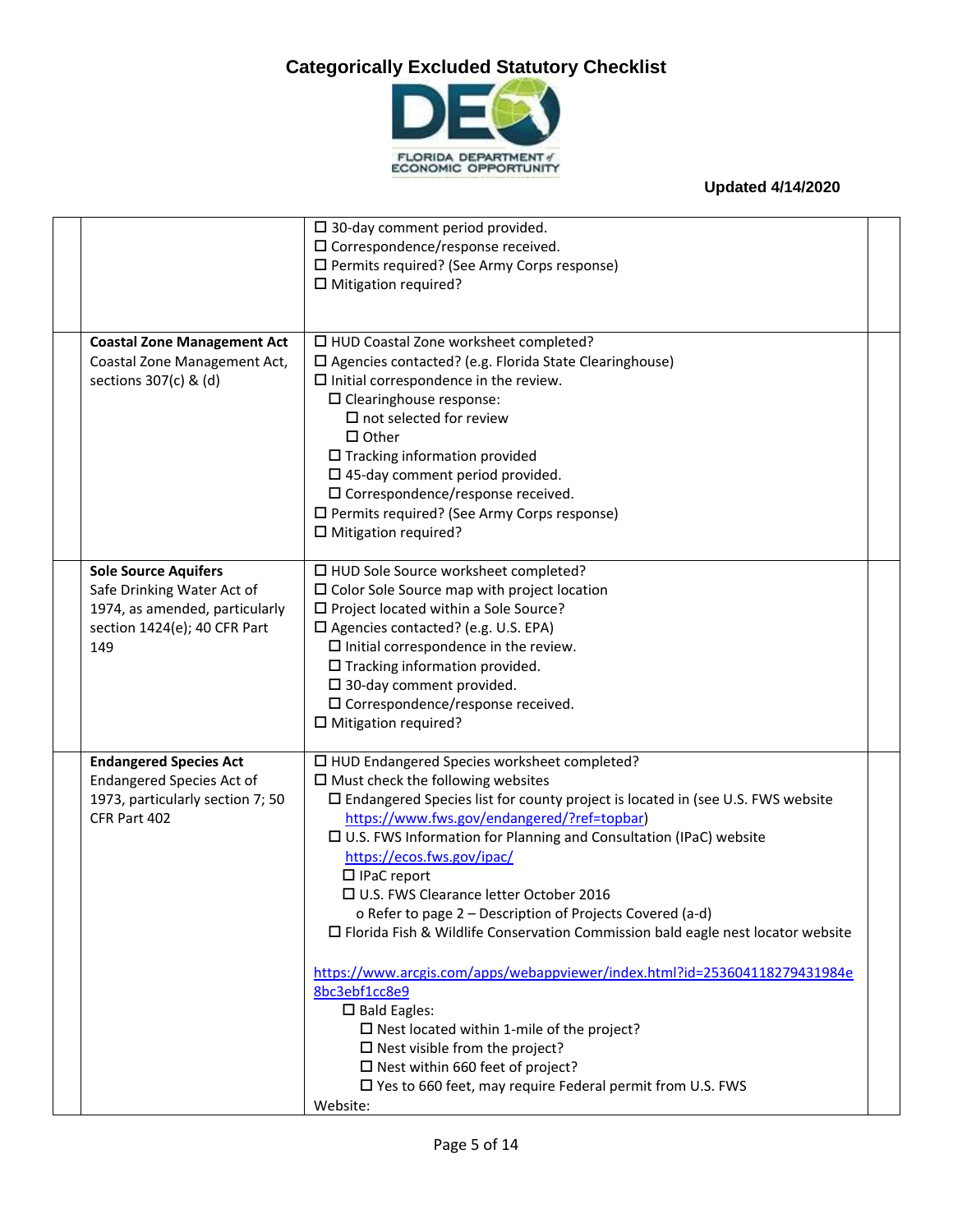

|                                                                                                                            | https://www.fws.gov/southeast/our-services/eagle-technical-<br>assistance/#construction-or-development-activities-section<br>(State's bald eagle rule revised April 2017 (68A-16.002, F.A.C.)<br>$\Box$ Florida Natural Areas Inventory list website<br>https://www.fnai.org/trackinglist.cfm.<br>(State list of rare species and natural communities)<br>□ Agencies contacted? (e.g. U.S. Fish & Wildlife Service, Florida Ecological Services)<br>$\Box$ Initial correspondence in the review.<br>$\Box$ Tracking information provided.<br>$\square$ 30-day comment provided.<br>$\square$ Correspondence/response received.<br>$\square$ Mitigation required?                                                                                                                                                                                                                                                                                                                                                                                                                                                                                                                                                                                  |  |
|----------------------------------------------------------------------------------------------------------------------------|---------------------------------------------------------------------------------------------------------------------------------------------------------------------------------------------------------------------------------------------------------------------------------------------------------------------------------------------------------------------------------------------------------------------------------------------------------------------------------------------------------------------------------------------------------------------------------------------------------------------------------------------------------------------------------------------------------------------------------------------------------------------------------------------------------------------------------------------------------------------------------------------------------------------------------------------------------------------------------------------------------------------------------------------------------------------------------------------------------------------------------------------------------------------------------------------------------------------------------------------------|--|
| <b>Wild and Scenic Rivers Act</b><br>Wild and Scenic Rivers Act of<br>1968, particularly section 7(b)<br>and $(c)$         | □ HUD WSR worksheet completed?<br>$\square$ Color WSR map with project location in ERR.<br>$\square$ Include maps and information for Loxahatchee & Wekiva Rivers<br>Loxahatchee River: https://www.rivers.gov/rivers/loxahatchee.php<br>Wekiva River: https://www.rivers.gov/rivers/wekiva.php<br>$\square$ Nationwide Rivers Inventory list in ERR.<br>$\square$ Are there project impacts to designated rivers & river segments?<br>$\Box$ Adverse effects?<br>$\square$ Project located within 1-mile of a WSR or rivers indicated on the NRI list.<br>Websites:<br>□ Wild & Scenic Rivers website (https://www.rivers.gov/map.php)<br>□ To locate WSR, click on "State of Florida" map or choose from list.<br>$\square$ Nationwide Rivers Inventory list website<br>(https://www.nps.gov/subjects/rivers/nationwide-rivers-inventory.htm)<br>□ To locate NRI list, click on "Find Data", then State of Florida on U.S. map.<br>□ Agencies contacted? (e.g. U.S. Fish & Wildlife Service Natural Wild & Scenic<br>Rivers)<br>$\square$ Initial correspondence in the review.<br>$\Box$ Tracking information provided.<br>$\square$ Mitigation required?<br>$\square$ 30-day comment provided.<br>$\square$ Correspondence/response received. |  |
| <b>Clean Air/Air Quality</b><br>Clean Air Act, as amended,<br>particularly section 176(c) & (d);<br>40 CFR Parts 6, 51, 93 | □ HUD Clean Air/Air Quality worksheet completed?<br>$\square$ Clean Air map (2019) with project location in ERR.<br>□ Project located in a county designated "Nonattainment" or "Maintenance".<br>$\Box$ Air pollution information:<br>□ Air pollution reports located on U.S. EPA website "Green Book National Area<br>and County-Level Multi-Pollutant Information"<br>https://www3.epa.gov/airquality/greenbook/anayo_ak.html<br>$\square$ Project located in a county with Nation Ambient Air Quality Standards (NAAQS)<br>pollutants? Yes, provide the following:<br>$\Box$ County                                                                                                                                                                                                                                                                                                                                                                                                                                                                                                                                                                                                                                                           |  |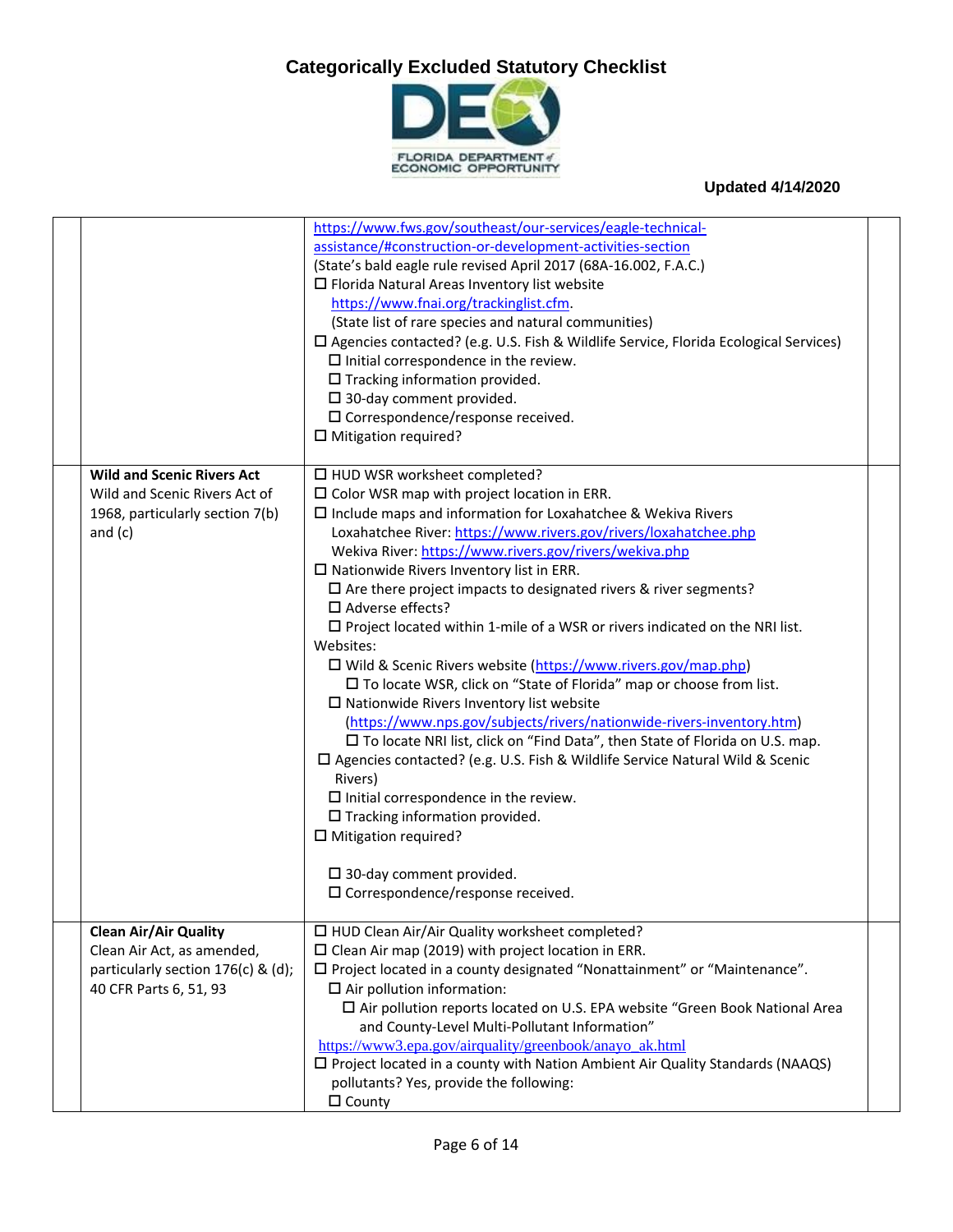

|                                                                                                                                        | $\Box$ Criteria Pollutants<br>$\Box$ Status<br>$\square$ Agencies contacted? (e.g. U.S. EPA)<br>$\square$ Initial correspondence in the review.<br>$\square$ Tracking information provided.<br>$\square$ 30-day comment provided.<br>$\square$ Correspondence/response received<br>$\square$ Mitigation required?<br>$\square$ Housing projects: will the project create air quality issues? Refer to LBP and<br>Asbestos.<br>$\square$ Infrastructure project: how will the project affect air quality? Excessive dust,<br>etc?                                                                                                                                                                                                                                                                                                                                                                                       |  |
|----------------------------------------------------------------------------------------------------------------------------------------|------------------------------------------------------------------------------------------------------------------------------------------------------------------------------------------------------------------------------------------------------------------------------------------------------------------------------------------------------------------------------------------------------------------------------------------------------------------------------------------------------------------------------------------------------------------------------------------------------------------------------------------------------------------------------------------------------------------------------------------------------------------------------------------------------------------------------------------------------------------------------------------------------------------------|--|
| <b>Farmlands Protection</b><br>Farmland Protection Policy Act<br>of 1981, particularly sections<br>1504(b) and 1541; 7 CFR Part<br>658 | □ HUD Farmland Protection worksheet completed?<br>□ USDA Natural Resources Conservation Service (NRCS) Web Soil Survey website<br>(https://websoilsurvey.sc.egov.usda.gov/App/HomePage.htm)<br>$\square$ Web soil map<br>$\square$ project location<br>$\square$ Soil information<br>$\square$ Project affect Prime farmland, Unique farmland or farmland of statewide<br>importance? (Information located under "Soil Reports" tab)<br>$\square$ Will project convert Prime, Unique or farmland of statewide importance?<br>□ Farmland Conversion Impact Rating form completed?<br>(https://www.nrcs.usda.gov/Internet/FSE_DOCUMENTS/stelprdb1045394.pdf)<br>□ Agencies contacted? (e.g. USDA NRCS)<br>$\square$ Initial correspondence in the review.<br>$\square$ Tracking information provided.<br>$\square$ 30-day comment provided.<br>$\square$ Correspondence/response received<br>$\Box$ Mitigation required? |  |
| <b>Environmental Justice</b><br>Executive Order 12898                                                                                  | $\square$ HUD Environmental Justice worksheet used?<br>$\square$ Project involves Adverse Environmental Impacts to compliance factors?<br>(This question can only be answered after all other regulations are covered. If<br>there were not any "yes" answers to any of the above listed compliance factors<br>and there are no mitigation requirements to be carried out, then a finding of No<br>Adverse Environmental impacts can be identified in the project review)<br>$\Box$ Mitigation required?<br>$\square$ Steps taken to involve the public.                                                                                                                                                                                                                                                                                                                                                               |  |
| <b>Noise Abatement and Control</b><br>Noise Control Act of 1972, as<br>amended by the Quiet                                            | $\Box$ HUD Noise Abatement and Control worksheet completed?<br>Note: Noise is not applicable to Disaster Recovery projects unless non-HUD funds<br>are utilized.<br>□ Reference HUD's "The Noise Guidebook"                                                                                                                                                                                                                                                                                                                                                                                                                                                                                                                                                                                                                                                                                                            |  |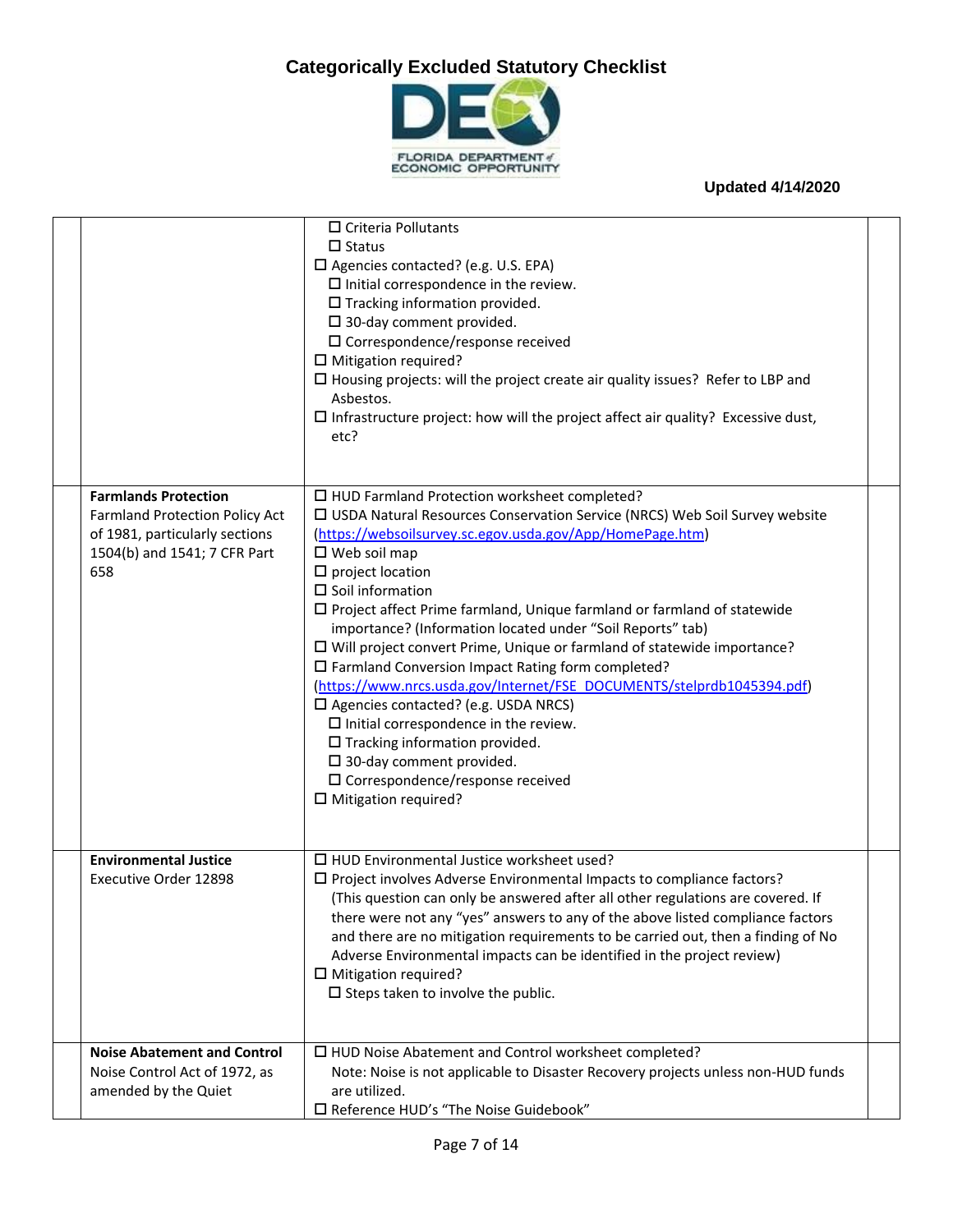

| Communities Act of 1978; 24    |                                                                                                         | $\square$ Complete assessment for rehabilitation or reconstruction housing projects.       |
|--------------------------------|---------------------------------------------------------------------------------------------------------|--------------------------------------------------------------------------------------------|
| CFR Part 51 Subpart B          |                                                                                                         | $\square$ On a colored map, indicate the project location in relation to the noise sources |
|                                | (if applicable).                                                                                        |                                                                                            |
| *Projects receiving disaster   | $\square$ Noise sources:                                                                                |                                                                                            |
| assistance are exempt from the | $\Box$ Major roadways (within 1,000 feet)                                                               |                                                                                            |
| noise requirements unless non- | $\Box$ Railroads (within 3,000 feet)                                                                    |                                                                                            |
| HUD funds are used with HUD    |                                                                                                         | $\square$ Airports (within 5 miles of civilian airport; 15 miles of military airport)      |
| funds.                         |                                                                                                         | □ Complete Noise calculation for housing projects using HUD's Day/Night Noise Level        |
|                                | Calculator                                                                                              |                                                                                            |
|                                |                                                                                                         | (https://www.hudexchange.info/environmental-review/dnl-calculator/)                        |
|                                | □ Noise Zones:                                                                                          |                                                                                            |
|                                | $\square$ Acceptable Noise zone: 65 dB or less                                                          |                                                                                            |
|                                |                                                                                                         | $\square$ Document ERR with noise calculation. Noise is complete.                          |
|                                |                                                                                                         | $\Box$ Normally Unacceptable Noise zone: above 65 dB to 74 Db                              |
|                                |                                                                                                         | $\square$ Rehabilitation projects: complete HUD's Sound Transmission Classification        |
|                                |                                                                                                         | Assessment Tool (https://www.hudexchange.info/stracat/)                                    |
|                                |                                                                                                         | $\square$ Inside noise level must be 45 decimals or less.                                  |
|                                | $\Box$ Attenuation obtained?                                                                            |                                                                                            |
|                                |                                                                                                         | □ Yes, include STraCAT worksheet. Noise complete.                                          |
|                                |                                                                                                         | $\square$ No, additional noise attenuation measures required                               |
|                                |                                                                                                         | □ Reconstruction projects: complete HUD's Barrier Performance Module                       |
|                                |                                                                                                         |                                                                                            |
|                                | (noise must be mitigated to 65 decimals or less.<br>$\square$ Unacceptable Noise zone: 75 dB or greater |                                                                                            |
|                                | $\Box$ If unable to mitigate, project cancelled.                                                        |                                                                                            |
|                                |                                                                                                         |                                                                                            |
|                                |                                                                                                         | $\square$ Noise calculation not required for Infrastructure projects. However, noise must  |
|                                | be considered for:                                                                                      |                                                                                            |
|                                |                                                                                                         | $\square$ equipment to be used (e.g. specific muffler system used on heavy equipment)      |
|                                | $\Box$ time of day project will occur                                                                   |                                                                                            |
|                                | Websites:                                                                                               |                                                                                            |
|                                |                                                                                                         | $\Box$ Google EarthPro to map location and draw a circle for the radius of each noise      |
|                                |                                                                                                         | source. Distance should be calculated from the project to the nearest point of each        |
|                                | noise source.                                                                                           |                                                                                            |
|                                | ப                                                                                                       | Roadways: Access the Florida DOT website to search for traffic data:                       |
|                                |                                                                                                         | https://tdaappsprod.dot.state.fl.us/fto/. Use the Florida Traffic Online tool to locate    |
|                                |                                                                                                         | the property and use the links to find the Daily Traffic Information (AADT). Use the       |
|                                |                                                                                                         | following table to calculate for cars, medium trucks and heavy trucks:                     |
|                                |                                                                                                         |                                                                                            |
|                                | <b>Highway Type</b>                                                                                     | Location                                                                                   |
|                                | Interstate:                                                                                             | <b>Urbanized Area</b>                                                                      |
|                                | Autos                                                                                                   | 89%                                                                                        |
|                                | <b>Medium Trucks</b>                                                                                    | 2%                                                                                         |
|                                | <b>Heavy Trucks</b>                                                                                     | 9%                                                                                         |
|                                |                                                                                                         |                                                                                            |
|                                | Interstate:                                                                                             | <b>Rural Area</b>                                                                          |
|                                | Autos                                                                                                   | 80%                                                                                        |
|                                | <b>Medium Trucks</b>                                                                                    | 3%                                                                                         |
|                                |                                                                                                         |                                                                                            |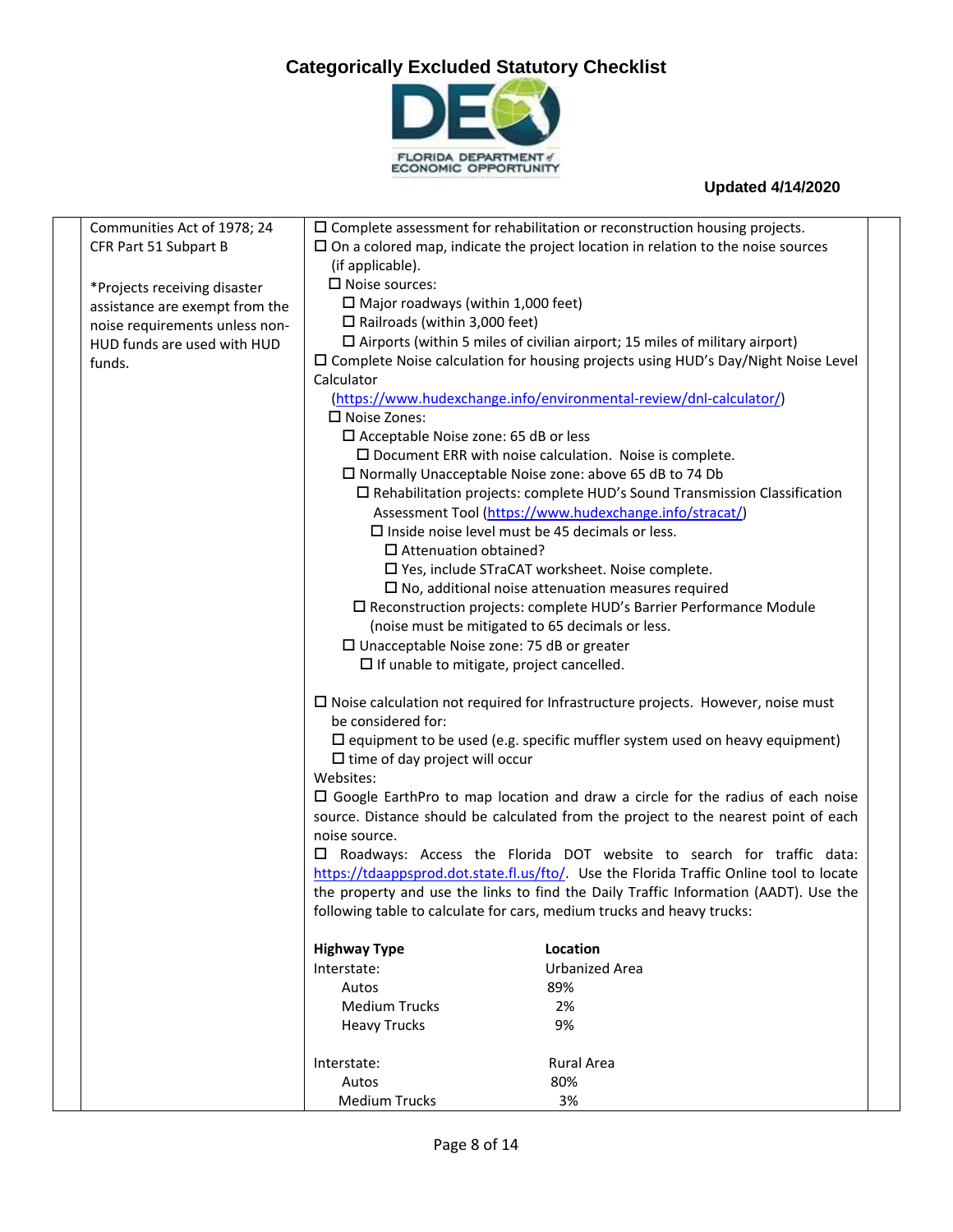

|                                | <b>Heavy Trucks</b>                                                | 17%                                                                                      |  |
|--------------------------------|--------------------------------------------------------------------|------------------------------------------------------------------------------------------|--|
|                                | Major Arterial                                                     | <b>Urbanized Area</b>                                                                    |  |
|                                | Autos                                                              | 92%                                                                                      |  |
|                                | <b>Medium Trucks</b>                                               | 4%                                                                                       |  |
|                                | <b>Heavy Trucks</b>                                                | 4%                                                                                       |  |
|                                |                                                                    |                                                                                          |  |
|                                | <b>Major Arterial</b>                                              | <b>Rural Area</b>                                                                        |  |
|                                | Autos                                                              | 87%                                                                                      |  |
|                                | <b>Medium Trucks</b>                                               | 4%                                                                                       |  |
|                                | <b>Heavy Trucks</b>                                                | 9%                                                                                       |  |
|                                | $\Box$ Airports:                                                   |                                                                                          |  |
|                                | $\square$ Contour maps with noise information                      |                                                                                          |  |
|                                | $\Box$ HUD Airport worksheet.                                      |                                                                                          |  |
|                                |                                                                    | https://www.hud.gov/sites/documents/AIRPORTNOISEWKSHT.PDF                                |  |
|                                |                                                                    | (complete when no contour maps or noise information available)                           |  |
|                                | □ Airport Master Record                                            |                                                                                          |  |
|                                | (Enter airport identifier in Airport IQ5010 website:               |                                                                                          |  |
|                                | https://www.gcr1.com/5010web/ Open pdf file)                       |                                                                                          |  |
|                                |                                                                    | $\square$ Railroads: crossing numbers are located at the nearest gate crossing or on the |  |
|                                |                                                                    | Federal Railroad Administration's website Crossing Inventory. Type in the                |  |
|                                |                                                                    | crossing number and include the report provided in the ERR. Information located          |  |
|                                |                                                                    | in the report will assist with the noise calculation but will not provide all            |  |
|                                | information necessary to complete the calculation.                 |                                                                                          |  |
|                                |                                                                    | (https://safetydata.fra.dot.gov/OfficeofSafety/PublicSite/Crossing/Crossing.aspx.)       |  |
|                                |                                                                    | $\square$ Rail line maps for CSX are located on the following webpage:                   |  |
|                                |                                                                    | https://www.csx.com/index.cfm/customers/maps/csx-system-map/.                            |  |
|                                | $\square$ Agencies contacted? (e.g. Florida DOT, airport operator) |                                                                                          |  |
|                                | $\square$ Initial correspondence in the review.                    |                                                                                          |  |
|                                | $\square$ Tracking information provided.                           |                                                                                          |  |
|                                | $\square$ 30-day comment provided.                                 |                                                                                          |  |
|                                | $\square$ Correspondence/response received                         |                                                                                          |  |
|                                | $\square$ Mitigation required?                                     |                                                                                          |  |
| <b>Explosive and Flammable</b> | $\Box$ HUD Explosive and Flammable Hazards worksheet completed?    |                                                                                          |  |
| <b>Hazards</b>                 | $\Box$ Refer to 24 CFR Part 51, Subpart C                          |                                                                                          |  |
| Above-Ground Tanks [24 CFR     | $\Box$ Project single family rehabilitation                        |                                                                                          |  |
| Part 51 Subpart C              | $\Box$ Occupancy density increase?                                 |                                                                                          |  |
|                                | $\square$ o No, project is exempt from requirement                 |                                                                                          |  |
|                                |                                                                    | □ Yes, complete Acceptable Separation Distance (ASD)                                     |  |
|                                | $\Box$ Project reconstruction (considered "new" construction)      |                                                                                          |  |
|                                | □ Complete ASD                                                     |                                                                                          |  |
|                                | $\square$ Acceptable Separation Distance                           |                                                                                          |  |
|                                | □ See HUD's Acceptable Separation Distance guidebook               |                                                                                          |  |
|                                |                                                                    | □ ASD applies to Above Ground Storage Tanks (AGST) more than 100-gallons                 |  |
|                                |                                                                    |                                                                                          |  |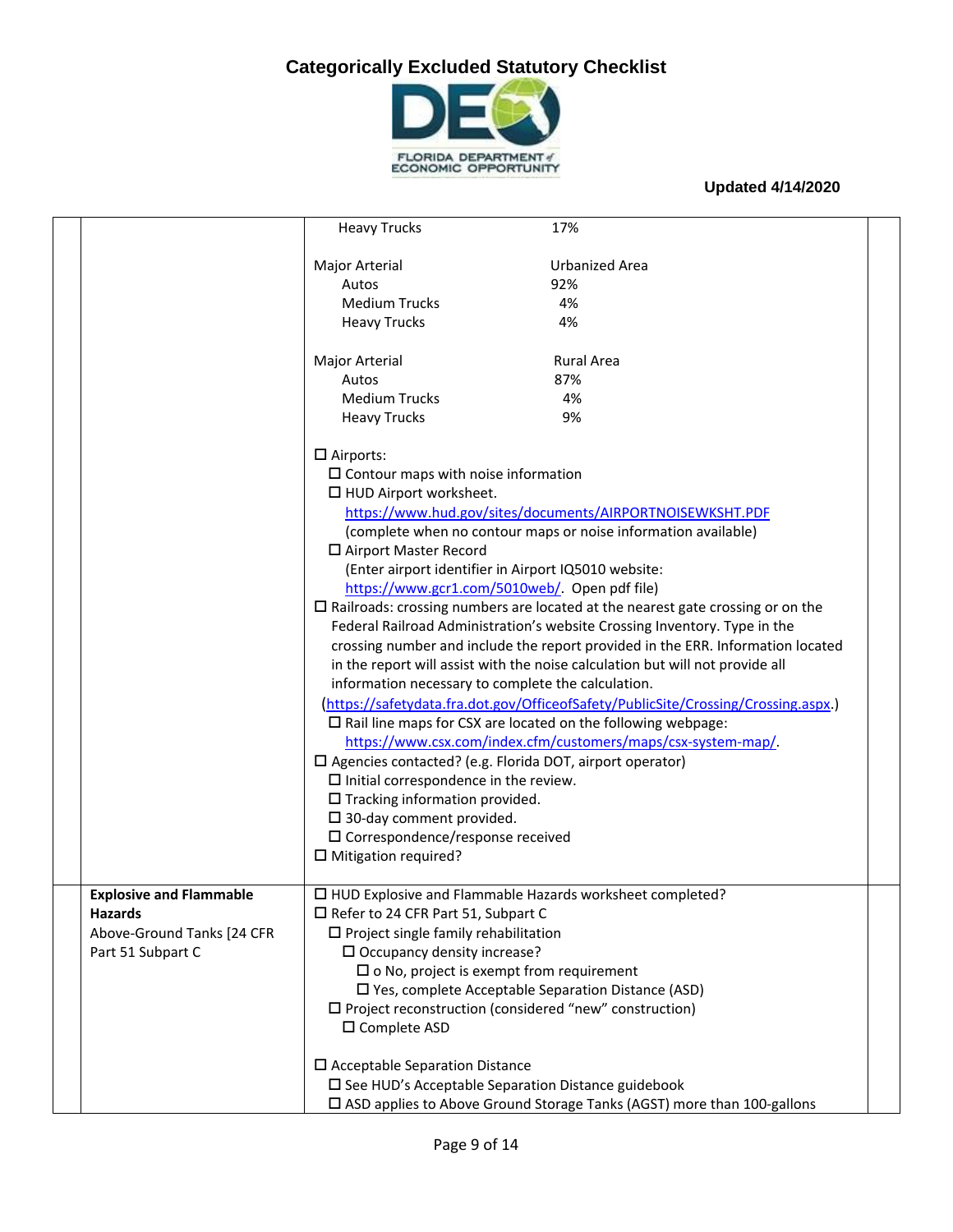

|                                    | within a one-mile radius from the project. (see appendix I for list of hazardous        |  |
|------------------------------------|-----------------------------------------------------------------------------------------|--|
|                                    | gases/substances)                                                                       |  |
|                                    | $\Box$ Methods to locate tanks:                                                         |  |
|                                    | $\square$ Drive the area                                                                |  |
|                                    | □ Google EarthPro                                                                       |  |
|                                    | $\Box$ Florida DEP website to search for any tanks permitted by DEP.                    |  |
|                                    | https://prodlamp.dep.state.fl.us/www_stcm/publicreports/FacilityLocTank                 |  |
|                                    | $\square$ Documentation:                                                                |  |
|                                    | $\square$ From the project location, review a one-mile radius for tanks.                |  |
|                                    | $\square$ Map each tank on the map and provide distance from the project to the         |  |
|                                    | tank. Each tank should be numbered.                                                     |  |
|                                    | $\square$ Provide color pictures of each tank                                           |  |
|                                    | $\Box$ For each tank located, complete the ASD calculation to ensure the tank is safely |  |
|                                    | outside the ASD limits.                                                                 |  |
|                                    | □ Agencies contacted? (e.g. U.S. DEP, Tank owners)                                      |  |
|                                    | $\square$ Initial correspondence in the review.                                         |  |
|                                    | $\square$ Tracking information provided.                                                |  |
|                                    | $\square$ 30-day comment provided.                                                      |  |
|                                    | $\square$ Correspondence/response received                                              |  |
|                                    | $\square$ Mitigation required?                                                          |  |
|                                    |                                                                                         |  |
|                                    |                                                                                         |  |
| Hazardous, Toxic or                | □ HUD's Hazardous and Toxic worksheet completed?                                        |  |
| <b>Radioactive Materials &amp;</b> | □ U.S. EPA NEPAssist website (https://www.epa.gov/nepa/nepassist)                       |  |
| <b>Substances</b>                  | $\Box$ Include the following:                                                           |  |
| 24 CFR 50.3(i) & 58.5(i)(2)]       | □ A color NEPAssist map                                                                 |  |
|                                    | $\Box$ Project location                                                                 |  |
|                                    | $\Box$ ECHO reports for (7) EPA facilities within 3,000 feet of the project             |  |
|                                    | $\square$ ECHO report for Superfund facilities within 1-mile of the project             |  |
|                                    | $\square$ Brownfields/Superfunds require additional clearance                           |  |
|                                    | $\square$ Additional reports: Phase I/II Environmental Site Assessment.                 |  |
|                                    | $\square$ Agencies contacted? (e.g. U.S. EPA, Florida DEP, other agency)                |  |
|                                    | $\square$ Initial correspondence in the review.                                         |  |
|                                    | $\square$ Tracking information provided.                                                |  |
|                                    | $\square$ Correspondence/response received                                              |  |
|                                    | $\square$ Verify no violations/issues associated with EPA facilities                    |  |
|                                    | $\square$ Mitigation of project site required?                                          |  |
|                                    | $\Box$ Phase I/II conducted, provide all reports and conclusions.                       |  |
|                                    |                                                                                         |  |
|                                    | NEPAssist website: enter address of the project location; using the mapping tools, draw |  |
|                                    | a circle of 3,000 foot radius around the property. ECHO reports for all sites must be   |  |
|                                    | printed. Project is in compliance if no toxic, hazardous, or radioactive substances are |  |
|                                    | present.                                                                                |  |
|                                    |                                                                                         |  |
|                                    | $\square$ Lead-based paint                                                              |  |
|                                    | $\square$ Reconstruction projects are exempt                                            |  |
|                                    | $\square$ Rehabilitation projects                                                       |  |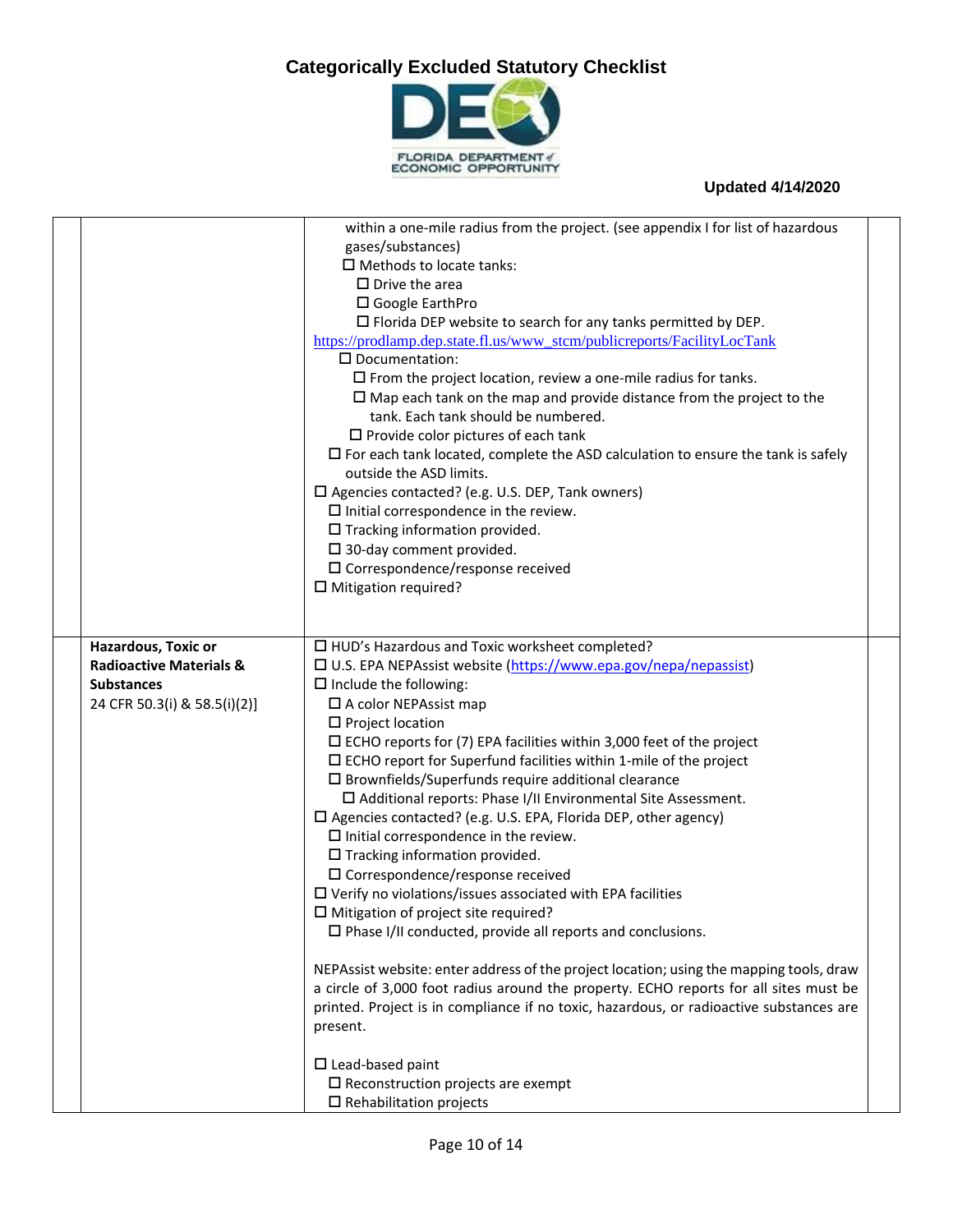

|                                      | $\square$ Project built prior to 1978. (Confirm with property appraiser document)                                                    |  |
|--------------------------------------|--------------------------------------------------------------------------------------------------------------------------------------|--|
|                                      | $\Box$ LBP report                                                                                                                    |  |
|                                      | $\Box$ Refer to HUD's Lead Safe Housing Rule (LSHR)                                                                                  |  |
|                                      | $\Box$ Interim controls or Abatement                                                                                                 |  |
|                                      | $\square$ Certification of tester                                                                                                    |  |
|                                      | $\square$ Homeowner notification (provide within 15-days)                                                                            |  |
|                                      | $\Box$ Clearance report(s)                                                                                                           |  |
|                                      | $\Box$ Mitigation required?                                                                                                          |  |
|                                      | $\square$ Asbestos                                                                                                                   |  |
|                                      | $\Box$ Project built prior to (1980 or 1982)                                                                                         |  |
|                                      | $\Box$ Testing required?                                                                                                             |  |
|                                      | $\Box$ Permits?                                                                                                                      |  |
|                                      | □ Agencies contacted? (e.g. U.S. EPA, Florida DEP)                                                                                   |  |
|                                      | $\square$ Initial correspondence in the review.                                                                                      |  |
|                                      | $\Box$ Tracking information provided.                                                                                                |  |
|                                      | $\square$ 30-day comment provided.                                                                                                   |  |
|                                      | $\square$ Correspondence/response received                                                                                           |  |
|                                      | $\square$ Mitigation required?                                                                                                       |  |
|                                      |                                                                                                                                      |  |
|                                      |                                                                                                                                      |  |
| <b>Airport Hazards (Runway Clear</b> | □ HUD's Airport Hazards worksheet completed?                                                                                         |  |
| Zone)                                | $\Box$ Project located within:                                                                                                       |  |
| <b>Clear Zones and Accident</b>      | $\square$ 2,500 feet of civilian airport (RPZ/CZ)                                                                                    |  |
| Potential Zones; 24 CFR Part 51      | $\Box$ 15,000 feet of military airport (APZ)                                                                                         |  |
| Subpart D                            | $\Box$ Airport operator contacted?                                                                                                   |  |
|                                      | $\square$ Initial correspondence in the review.                                                                                      |  |
|                                      | $\square$ Tracking information provided.                                                                                             |  |
|                                      | $\square$ Correspondence/response received                                                                                           |  |
|                                      | $\square$ Projects located within the APZ:                                                                                           |  |
|                                      | $\square$ Project involves new construction, substantial rehabilitation, acquisition of                                              |  |
|                                      | undeveloped land, or activities that would significantly prolong the physical or                                                     |  |
|                                      | economic life of the existing facilities that will be frequently used or occupied                                                    |  |
|                                      | by people?                                                                                                                           |  |
|                                      | $\square$ Yes. Verify project conforms with DOD guidelines.                                                                          |  |
|                                      | $\Box$ Projects located within the RPZ/CZ:<br>$\Box$ Will the project involve facilities that will be frequently used or occupied by |  |
|                                      | people?                                                                                                                              |  |
|                                      | $\square$ No. Obtain written assurance from the airport operator there are no plans                                                  |  |
|                                      | to purchase the land as part of a RPZ/CZ program.                                                                                    |  |
|                                      | $\square$ Yes. Provide Notice to Prospective Buyers to inform of potential hazards from                                              |  |
|                                      | airplane accidents and potential for the property to be purchased by the                                                             |  |
|                                      | airport.                                                                                                                             |  |
|                                      | $\square$ Mitigation required?                                                                                                       |  |
|                                      |                                                                                                                                      |  |
| <b>Coastal Barrier Resources Act</b> | □ HUD Coastal Barrier Resource worksheet used?                                                                                       |  |
| Coastal Barrier Resources Act,       | □ Project located in a Coastal Zone?                                                                                                 |  |
|                                      |                                                                                                                                      |  |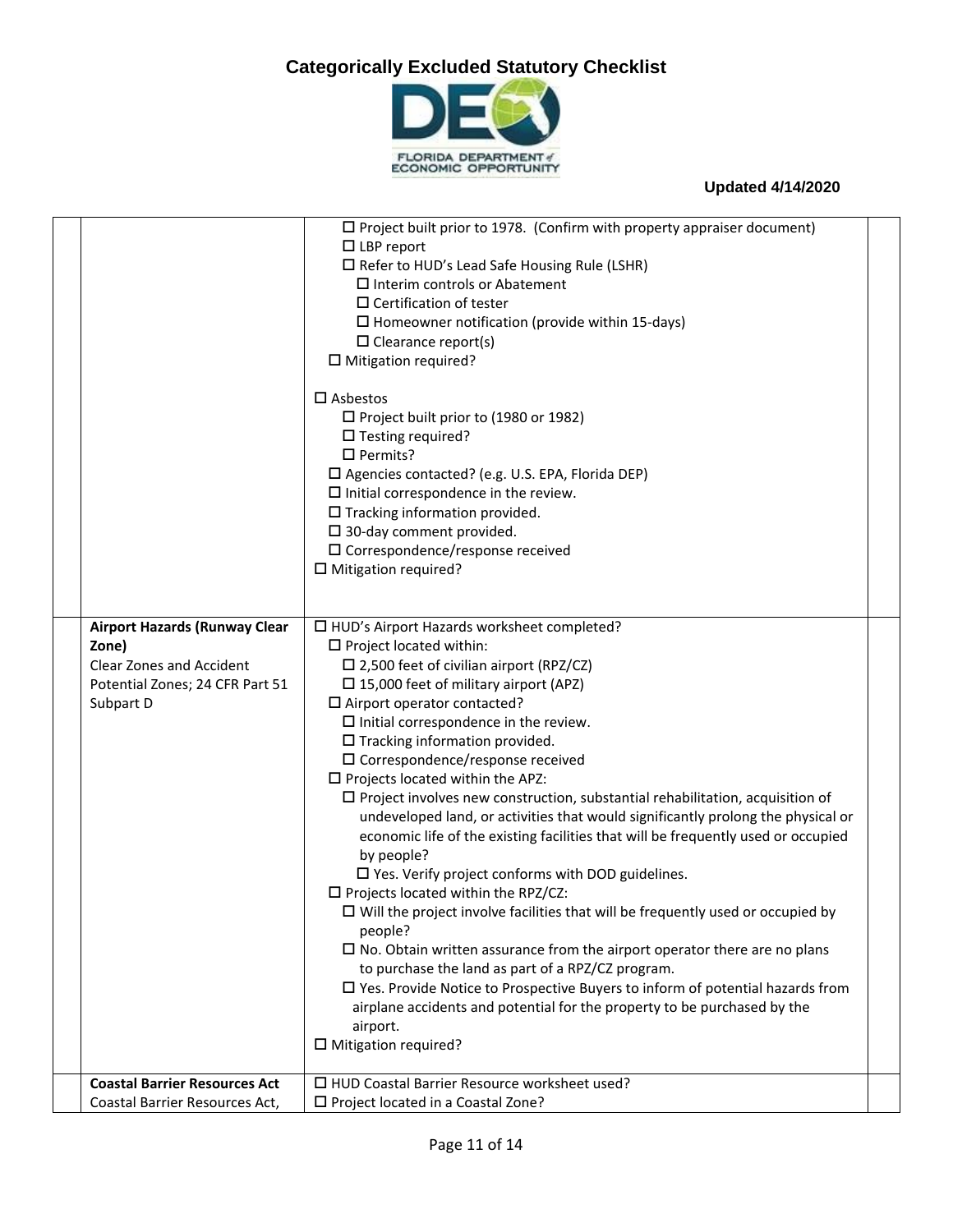

| as amended by the Coastal<br>Barrier Improvement Act of<br>1990 [16 USC 3501]                                         | (Federal funds may not be used)<br>$\square$ Color Coastal Zone map with project location.<br>(See U.S. Fish & Wildlife Service Coastal Barrier Resources System website:<br>https://www.fws.gov/cbra/Maps/Mapper.html)                                                                                                                                                                                                                                                                                                                                                                                                                                                                |  |
|-----------------------------------------------------------------------------------------------------------------------|----------------------------------------------------------------------------------------------------------------------------------------------------------------------------------------------------------------------------------------------------------------------------------------------------------------------------------------------------------------------------------------------------------------------------------------------------------------------------------------------------------------------------------------------------------------------------------------------------------------------------------------------------------------------------------------|--|
| <b>Flood Insurance</b><br>Flood Disaster Protection Act of<br>1973 and National Flood<br>Insurance Reform Act of 1994 | $\Box$ HUD's flood insurance worksheet completed?<br>□ Housing project located in 100-year floodplain?<br>$\square$ Flood insurance policy<br>$\square$ Provide prior to project starting                                                                                                                                                                                                                                                                                                                                                                                                                                                                                              |  |
| [42 USC 4001-4128 and 42 USC<br>5154a]                                                                                | $\square$ Insurance maintained for life of structure                                                                                                                                                                                                                                                                                                                                                                                                                                                                                                                                                                                                                                   |  |
| <b>Project determination</b>                                                                                          | $\Box$ After all documentation has been gathered, the RE determines if the project meets<br>one of the following categories:<br>$\square$ Exempt [24 CFR 58.34(a)]<br>$\Box$ No public notice required to be published/posted<br>$\square$ State requires RE to submit the 7015.15 (not a HUD requirement)<br>$\Box$ Not Exempt/Categorically Excluded [24 CFR 58.35(a)]<br>$\Box$ Public notice required. May be published/posted<br>$\Box$ RE submits the 7015.15 (both HUD and State requirement)<br>□ Environmental Assessment [24 CFR 58.36]<br>$\square$ current environmental review will stop and RE is to proceed with completing<br>the documentation/requirements for an EA |  |
| Finding/Concern                                                                                                       | $\square$ Finding/Concern issued to RE:<br>(If the State makes a Finding, remedies employed by the State may include<br>Corrective Actions)<br>Examples:<br>$\Box$ Appropriate length of time for agency to respond/comment not provided<br>$\square$ Inadequate comment period provided for public notices (e.g. Floodplain<br>notice, comment period, NOI/RROF, Concurrent)<br>$\square$ Statutory worksheet signed by RE prior to Final floodplain published.<br>$\square$ 7015.15 signed by RE prior to the expiration of the NOI/RROF public comment<br>period.<br>$\square$ Failure to consult with tribes (see HUD memorandum CPD 12-006)                                       |  |
|                                                                                                                       | $\square$ Corrective Action:<br>$\Box$ 1 <sup>st</sup> occurrence – Finding/Concern (public notices may need to be re-published<br>for inadequate comment periods)<br>$\Box$ 2 <sup>nd</sup> occurrence – Finding and may require agency to attend training<br>(additional training is up to the states discretion).<br>$\square$ Agency response to Finding/Concern received.<br>$\Box$ Clearance issued to agency.                                                                                                                                                                                                                                                                   |  |
| <b>Public Notices</b>                                                                                                 | $\square$ Early Floodplain/Wetland Notice                                                                                                                                                                                                                                                                                                                                                                                                                                                                                                                                                                                                                                              |  |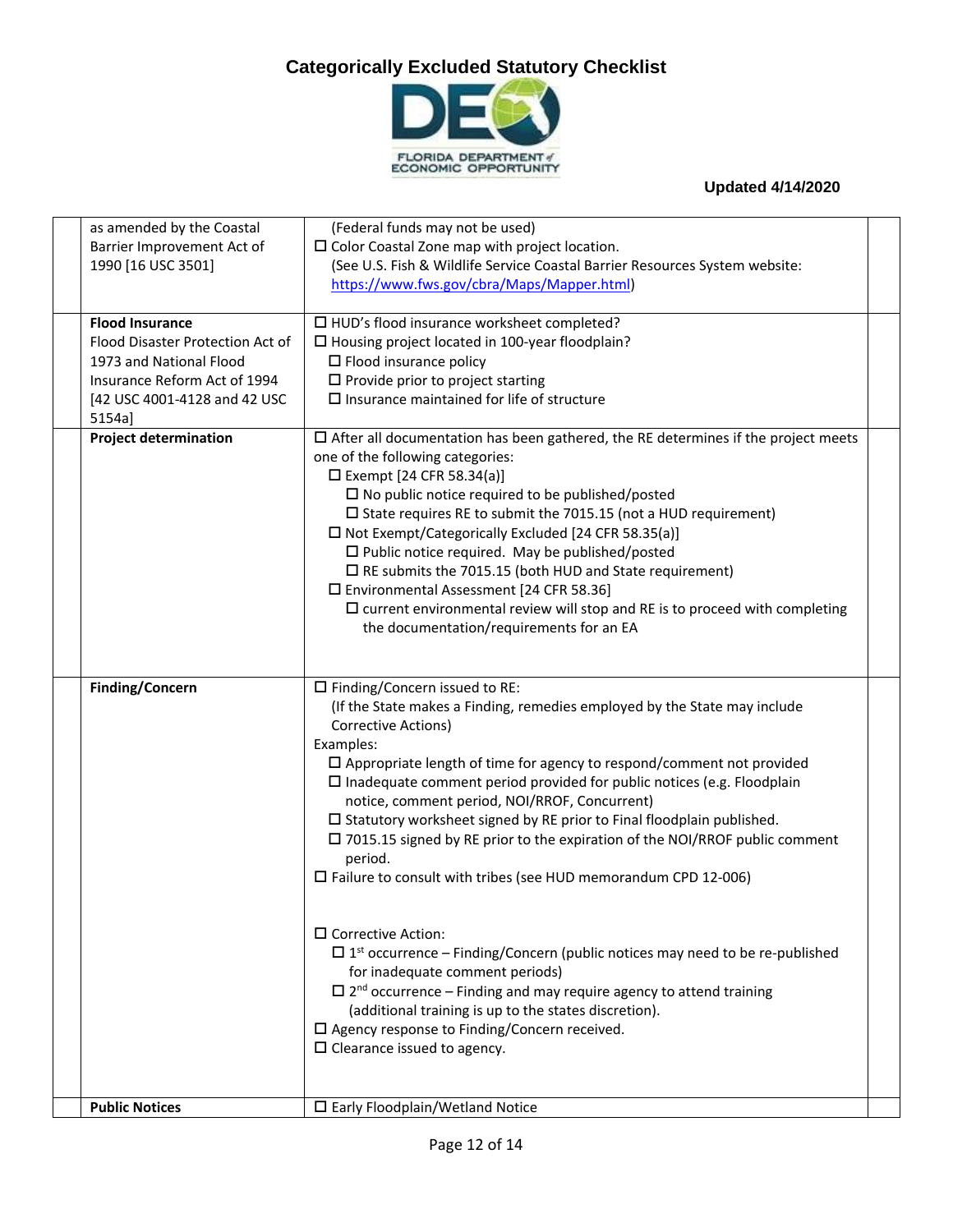

|                            | $\Box$ Correct dates indicated in notice                                            |  |
|----------------------------|-------------------------------------------------------------------------------------|--|
|                            | $\square$ Copy of notice provided in ERR                                            |  |
|                            | $\Box$ Notice published in news medium (may not be posted)                          |  |
|                            | $\Box$ Notarized statement from news medium verifying date of publication           |  |
|                            | $\square$ Federal, state, and local agencies provided copy of notice (see Step 2)   |  |
|                            | (document in 8-step)                                                                |  |
|                            | $\Box$ 15-day (+1) comment period provided                                          |  |
|                            | $\Box$ Final Floodplain/Wetland Notice                                              |  |
|                            | $\Box$ Correct dates indicated in notice                                            |  |
|                            | $\Box$ Copy of notice provided in ERR                                               |  |
|                            | $\Box$ Notice published in news medium (may not be posted)                          |  |
|                            | $\square$ Notarized statement from news medium verifying date of publication        |  |
|                            | $\square$ Federal, state, and local agencies provided copy of notice (see Step 2)   |  |
|                            | (document in 8-step)                                                                |  |
|                            | $\Box$ 7-day (+1) comment period provided                                           |  |
|                            | $\Box$ Notice of Intent/Request Release of Funds (NOI/RROF) Notice                  |  |
|                            | $\Box$ Correct dates indicated in notice                                            |  |
|                            | $\square$ Copy of notice provided in ERR                                            |  |
|                            | $\Box$ Notice published:                                                            |  |
|                            | $\square$ In news medium(s) reaching community affected                             |  |
|                            | $\Box$ Notarized statement from news medium(s) verifying date of publication        |  |
|                            | $\Box$ 7-day (+1) comment period provided                                           |  |
|                            | □ o Date of Publication ___________ End Date ________                               |  |
|                            | $\Box$ Notice posted:                                                               |  |
|                            | $\Box$ Multiple locations in the affected community (e.g. community                 |  |
|                            | centers, post office, public/government buildings)                                  |  |
|                            | $\square$ Notarized statement for each location notice was posted                   |  |
|                            | $\Box$ Pictures of each location notice was posted                                  |  |
|                            | $\Box$ 10-day (+1) comment period provided                                          |  |
|                            | □ Date of Posting __________ End Date______                                         |  |
|                            |                                                                                     |  |
|                            |                                                                                     |  |
|                            |                                                                                     |  |
| Release of Funds (7015.15) | $\square$ State 15-day public comment period begins based on date of receipt:       |  |
|                            | $\Box$ Received by mail - date stamp to include date & time received.               |  |
|                            | $\Box$ Received by email – include copy of email; date stamp should include date of |  |
|                            | receipt.                                                                            |  |
|                            | $\Box$ Most current form used (3/31/2020)                                           |  |
|                            | $\Box$ All appropriate sections completed?                                          |  |
|                            | □ Grant Number                                                                      |  |
|                            | $\Box$ Agency information                                                           |  |
|                            | $\square$ Project description (page1, section 11)                                   |  |
|                            | $\Box$ Appropriate box checked on page 2, #4                                        |  |
|                            | □ Signed by Certifying Officer/Designee                                             |  |
|                            | $\square$ Date CO/Designee signed form                                              |  |
|                            | $\square$ If signed by other than CO, provide signature authority document          |  |